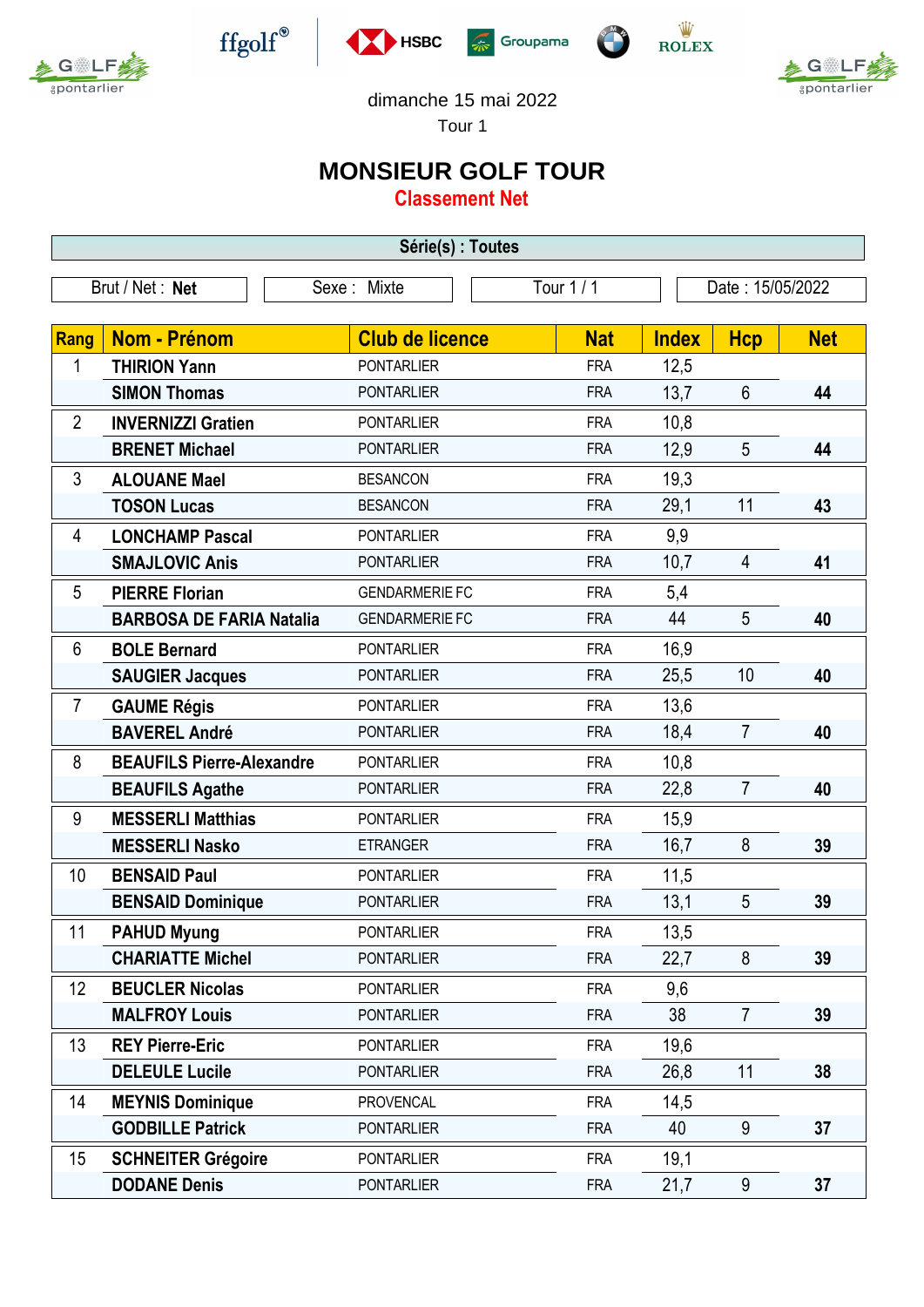| Rang | <b>Nom - Prénom</b>           | <b>Club de licence</b> | <b>Nat</b> | <b>Index</b> | <b>Hcp</b>     | <b>Net</b> |
|------|-------------------------------|------------------------|------------|--------------|----------------|------------|
| 16   | <b>FAIVRE Christophe</b>      | <b>PONTARLIER</b>      | <b>FRA</b> | 10,0         |                |            |
|      | <b>SALOMON Jean Marie</b>     | <b>PONTARLIER</b>      | <b>FRA</b> | 12,7         | 4              | 37         |
| 17   | <b>KISSLIG François</b>       | <b>PONTARLIER</b>      | <b>FRA</b> | 13,8         |                |            |
|      | <b>BEZZOLA Thierry</b>        | <b>PONTARLIER</b>      | <b>FRA</b> | 16,9         | $\overline{7}$ | 36         |
| 18   | <b>CANNELLE Pascal</b>        | <b>PONTARLIER</b>      | <b>FRA</b> | 13,4         |                |            |
|      | <b>NATTERO Romain</b>         | <b>PONTARLIER</b>      | <b>FRA</b> | 18,2         | $\overline{7}$ | 36         |
| 19   | <b>POURCELOT Joel</b>         | <b>PONTARLIER</b>      | <b>FRA</b> | 23,8         |                |            |
|      | <b>LARESCHE Pierre</b>        | <b>PONTARLIER</b>      | <b>FRA</b> | 24,4         | 12             | 35         |
| 20   | <b>PELLEGRINI Sylvain</b>     | <b>PONTARLIER</b>      | <b>FRA</b> | 8,9          |                |            |
|      | <b>PELLEGRINI Celine</b>      | <b>PONTARLIER</b>      | <b>FRA</b> | 22,8         | $6\phantom{1}$ | 35         |
| 21   | <b>ROBBE Barbara</b>          | <b>PONTARLIER</b>      | <b>FRA</b> | 24,6         |                |            |
|      | <b>BOISSENIN Thierry</b>      | <b>PONTARLIER</b>      | <b>FRA</b> | 25,8         | 13             | 35         |
| 22   | <b>BERNARD Julien</b>         | MAZAMET BAROUGE        | <b>FRA</b> | 15,8         |                |            |
|      | <b>BOUGEROLLE Florent</b>     | <b>PONTARLIER</b>      | <b>FRA</b> | 50           | 9              | 34         |
| 23   | <b>DRACHE Matthieu</b>        | <b>PONTARLIER</b>      | <b>FRA</b> | 12,1         |                |            |
|      | <b>NETO Loic</b>              | <b>PONTARLIER</b>      | <b>FRA</b> | 29,7         | 8              | 33         |
| 24   | <b>HEITMANN Daniel</b>        | <b>PONTARLIER</b>      | <b>FRA</b> | 18,6         |                |            |
|      | <b>HENRIOT COLIN Theo</b>     | <b>PONTARLIER</b>      | <b>FRA</b> | 23,1         | 10             | 33         |
| 25   | <b>GUYON Alain</b>            | <b>PONTARLIER</b>      | <b>FRA</b> | 31,7         |                |            |
|      | <b>GUYON Jean-Pierre</b>      | <b>QUATRE SAISONS</b>  | <b>FRA</b> | 54           | 14             | 33         |
| 26   | <b>CHARPY Jean-Paul</b>       | <b>PONTARLIER</b>      | <b>FRA</b> | 21,1         |                |            |
|      | <b>LACHAT Romain</b>          | <b>PONTARLIER</b>      | <b>FRA</b> | 33,0         | 12             | 33         |
| 27   | <b>MOSER Eric</b>             | ST THOMAS              | <b>FRA</b> | 17,4         |                |            |
|      | <b>LUGRIN Pierre</b>          | PONTARLIER             | <b>FRA</b> | 29,9         | 10             | 32         |
| 28   | <b>REYMOND Francis</b>        | <b>PONTARLIER</b>      | <b>FRA</b> | 19,7         |                |            |
|      | <b>CODONI Vincent</b>         | <b>PONTARLIER</b>      | <b>FRA</b> | 20,8         | 10             | 32         |
| 29   | <b>BERBERAT Jean-François</b> | <b>PONTARLIER</b>      | <b>FRA</b> | 23,5         |                |            |
|      | <b>BOISSENIN Véronique</b>    | <b>PONTARLIER</b>      | <b>FRA</b> | 50           | 12             | 31         |
| 30   | <b>MOSER David</b>            | <b>ETRANGER</b>        | <b>FRA</b> | 15,6         |                |            |
|      | <b>PRIGNON Sophie</b>         | <b>ETRANGER</b>        | <b>FRA</b> | 54           | 9              | 31         |
| 31   | <b>SIMON Anne</b>             | <b>PONTARLIER</b>      | <b>FRA</b> | 19,1         |                |            |
|      | <b>PICHON Chantal</b>         | <b>PONTARLIER</b>      | <b>FRA</b> | 29,7         | 11             | 31         |
| 32   | <b>DROZ-VINCENT Pascal</b>    | <b>PRUNEVELLE</b>      | <b>FRA</b> | 30,1         |                |            |
|      | <b>ALLIMANN Frédérique</b>    | <b>PONTARLIER</b>      | <b>FRA</b> | 54           | 14             | 30         |
| 33   | <b>MATIAS Fernand</b>         | <b>PONTARLIER</b>      | <b>FRA</b> | 24,6         |                |            |
|      | <b>MATIAS Nicole</b>          | <b>PONTARLIER</b>      | <b>FRA</b> | 25,7         | 13             | 30         |
| 34   | <b>ONO Shuji</b>              | <b>PONTARLIER</b>      | <b>FRA</b> | 33,1         |                |            |
|      | <b>CUINET Claude</b>          | <b>PONTARLIER</b>      | <b>FRA</b> | 54           | 14             | 28         |
| 35   | <b>BOUVERESSE Didier</b>      | <b>PONTARLIER</b>      | <b>FRA</b> | 26,4         |                |            |
|      | <b>RENAUD Gérard</b>          | <b>PONTARLIER</b>      | <b>FRA</b> | 26,5         | 14             | 27         |